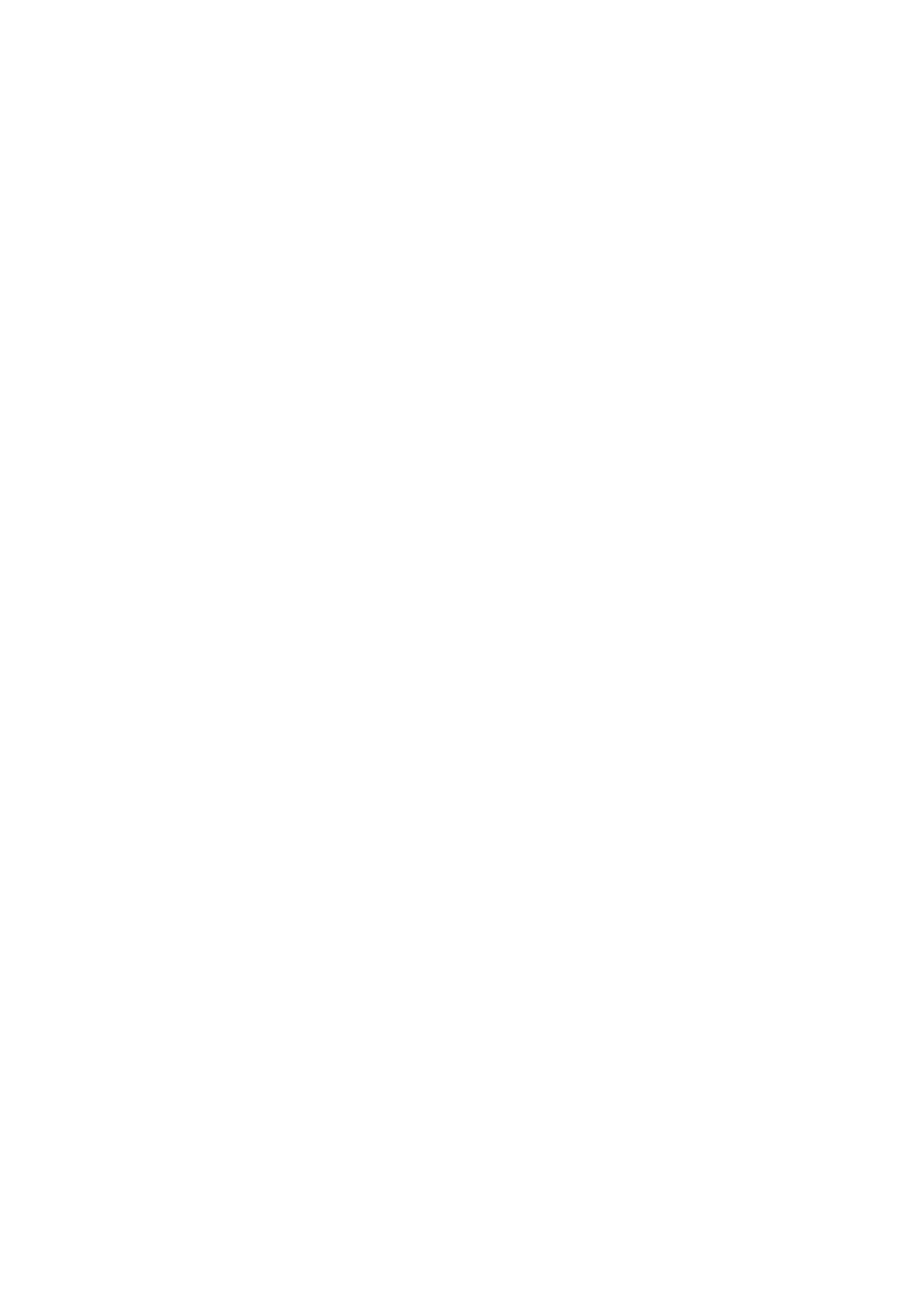

## **Moss Hall Schools Federation**

# Coronavirus (COVID-19): Contingency Plan

Date policy last reviewed: 31.08.21

Signed by:

Laura Wynne Executive Head teacher Date: 31.08.21

Lis Maimaris Chair of governors Date: 31.08.21

Last updated: 31. 08. 2021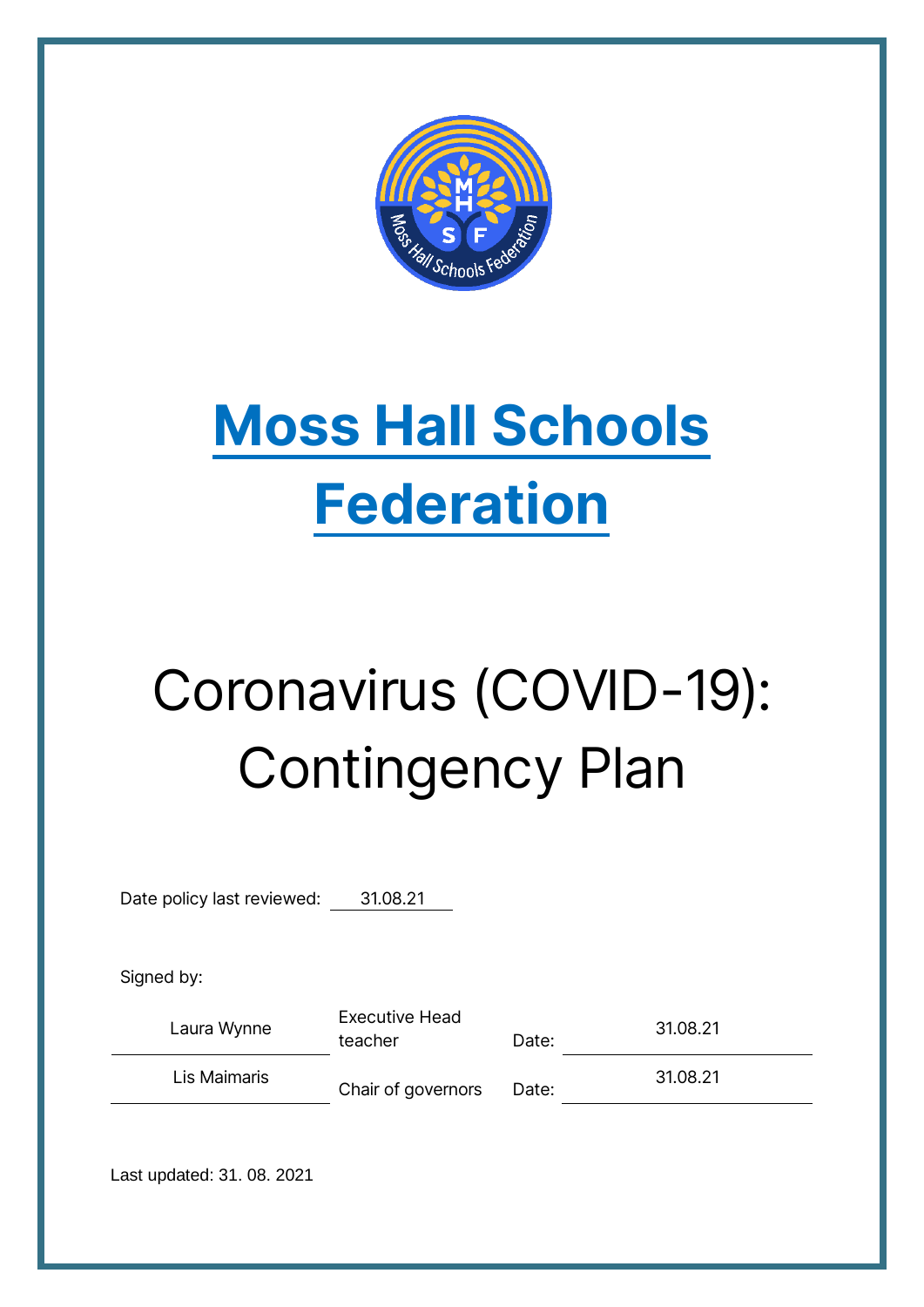## **Contents:**

- [The aim of this plan](#page-3-0)
- [Restrictions to attendance](#page-4-0)
- [Infection prevention and control](#page-4-1)
- [Transport](#page-5-0)
- [Teaching and learning](#page-7-0)
- [Returning to school](#page-8-0)
- [Exams and assessments](#page-8-1)
- [Safeguarding](#page-8-1)
- [Wraparound care](#page-9-0)
- [Food provision](#page-9-1)
- [Communication](#page-9-2)
- [Monitoring and review](#page-10-0)

Please note: this plan has been created in line with the latest government advice regarding contingency planning as set out in the DfE's '[COVID-19 Contingency Framework: Education and childcare](https://www.gov.uk/government/publications/coronavirus-covid-19-local-restrictions-in-education-and-childcare-settings?utm_source=14%20May%202021%20C19&utm_medium=Daily%20Email%20C19&utm_campaign=DfE%20C19)' and '[Schools](https://www.gov.uk/government/publications/actions-for-schools-during-the-coronavirus-outbreak/guidance-for-full-opening-schools)  [coronavirus \(COVID-19\) operational guidance](https://www.gov.uk/government/publications/actions-for-schools-during-the-coronavirus-outbreak/guidance-for-full-opening-schools)' documents. The government has made it a national priority that education and childcare settings should continue to stay open as much as possible during the coronavirus (COVID-19) pandemic. Any restrictions on education would only be as a last resort and should only be initiated following a ministerial decision on a case-by-case basis.

We will ensure this plan is updated in line with national government guidelines regarding the operation of schools during local lockdowns.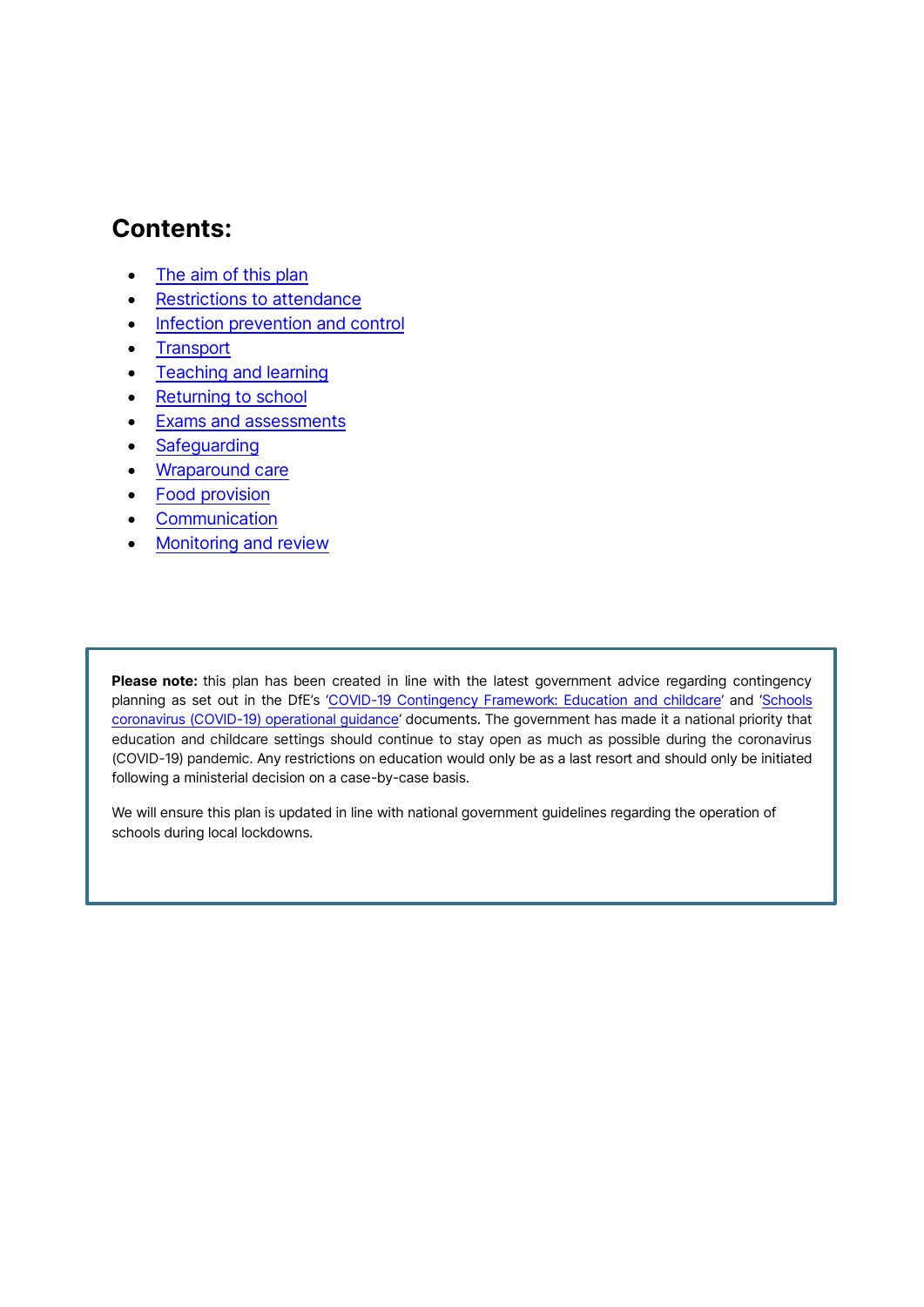## <span id="page-3-0"></span>**The aim of this plan**

If our local area sees an extremely high prevalence of coronavirus (COVID-19) infection rates and existing measures in our community have failed to reduce this, the appropriate authorities will decide which additional measures to implement to help contain the spread. These measures may involve implementing a number of restrictions, which could include the partial closure of schools and childcare settings in our area. Measures may also be necessary to help minimise the impact from new coronavirus variants.

This contingency plan, also known as an 'outbreak management plan', outlines how the federation will operate if further restrictions are implemented. The school will work closely with the local health protection team (HPT) and implement provisions as advised by the team.

This is a live document that will be reviewed by the executive headteacher, in conjunction with other key stakeholders, as and when the situation develops.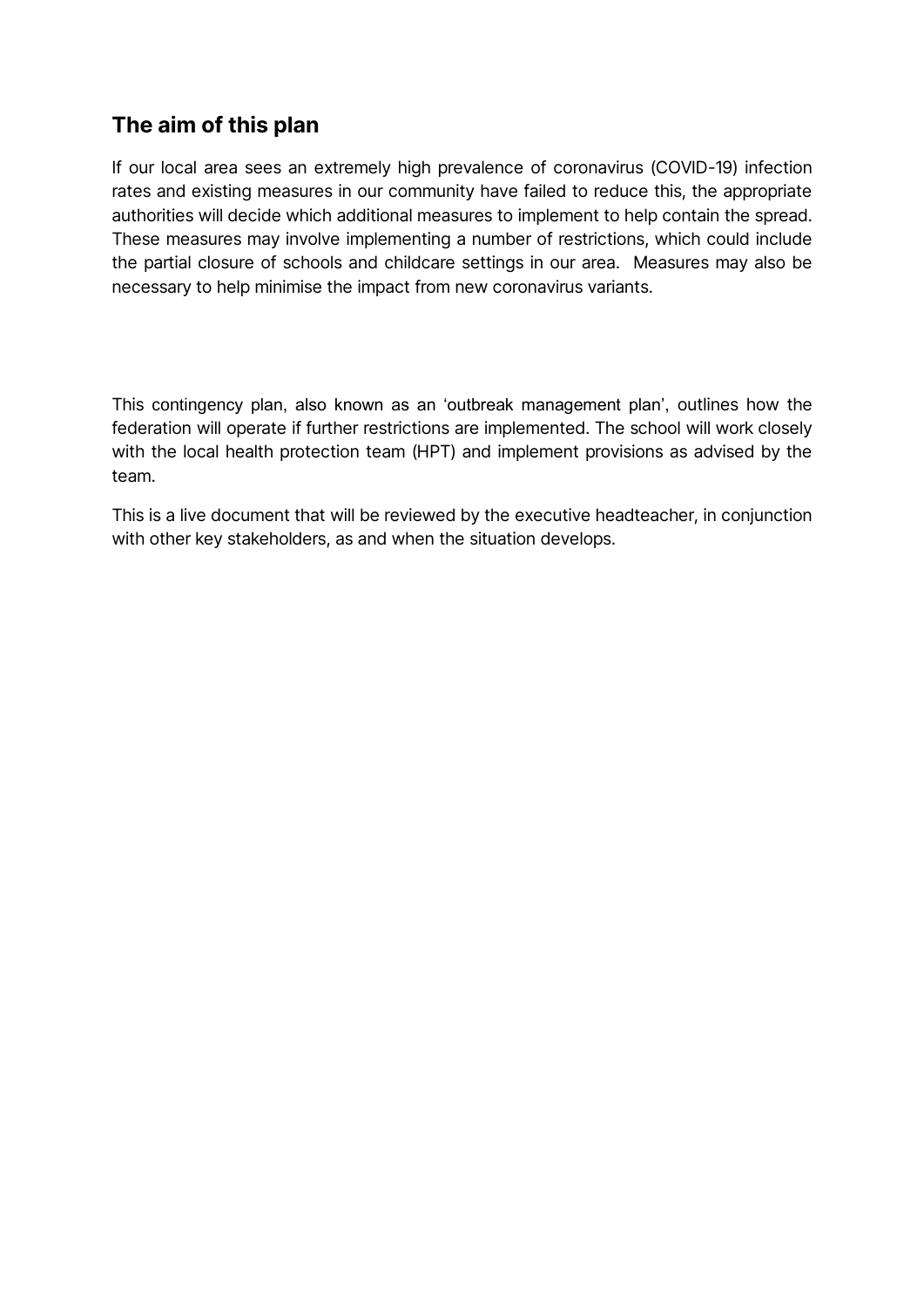## <span id="page-4-0"></span>**Restrictions to attendance**

The government has advised that all schools should continue to operate as normal and that all pupils should attend school unless required to self-isolate.

The contingency framework is designed to act as a containment measure where:

- There is extremely high prevalence of coronavirus.
- Other measures have already been implemented.
- There is a need to minimise the impact from a new coronavirus variant.

Restrictive measures, of the kind set out in the contingency framework, must not be implemented by schools without the explicit agreement of the DfE.

Restricting attendance in any form will only be used as a last resort, initiated following a ministerial decision. Where restrictions to attendance are implemented following government advice, they will be kept to a minimum, allowing for the maximum number of pupils to attend education; however, in all circumstances, priority will be given to vulnerable pupils and the children of critical workers to attend full time.

As part of their outbreak management responsibilities, LAs, Directors of Public Health and HPTs may advise individual settings or a cluster of closely linked settings to limit attendance in one of the ways described in this section.

Where LAs judge that wider containment action is needed and wish to limit attendance within an area, they should work with their Regional Partnership Team to escalate a proposal to the central Local Action Committee command structure.

Unless advised otherwise, the school will allow all pupils to attend. If the contingency framework is implemented, the school will only allow the following pupils to attend on-site provision:

- Vulnerable pupils
- Children of critical workers
- Pupils in Reception and Years 1 and 2, where advised by the DfE

High-quality remote education will be provided for all pupils not in attendance, in line with the Pupil Remote Learning Policy.

The school will lift restrictions as soon as it is advised by the government that it is appropriate to do so.

## <span id="page-4-1"></span>**Infection prevention and control**

The school's Infection Control Policy will continue to be adhered to – this policy meets the requirements set out in the DfE's system of controls. These include

- 1) Routine and regular cleaning
- 2) The promotion of good oral and hand hygiene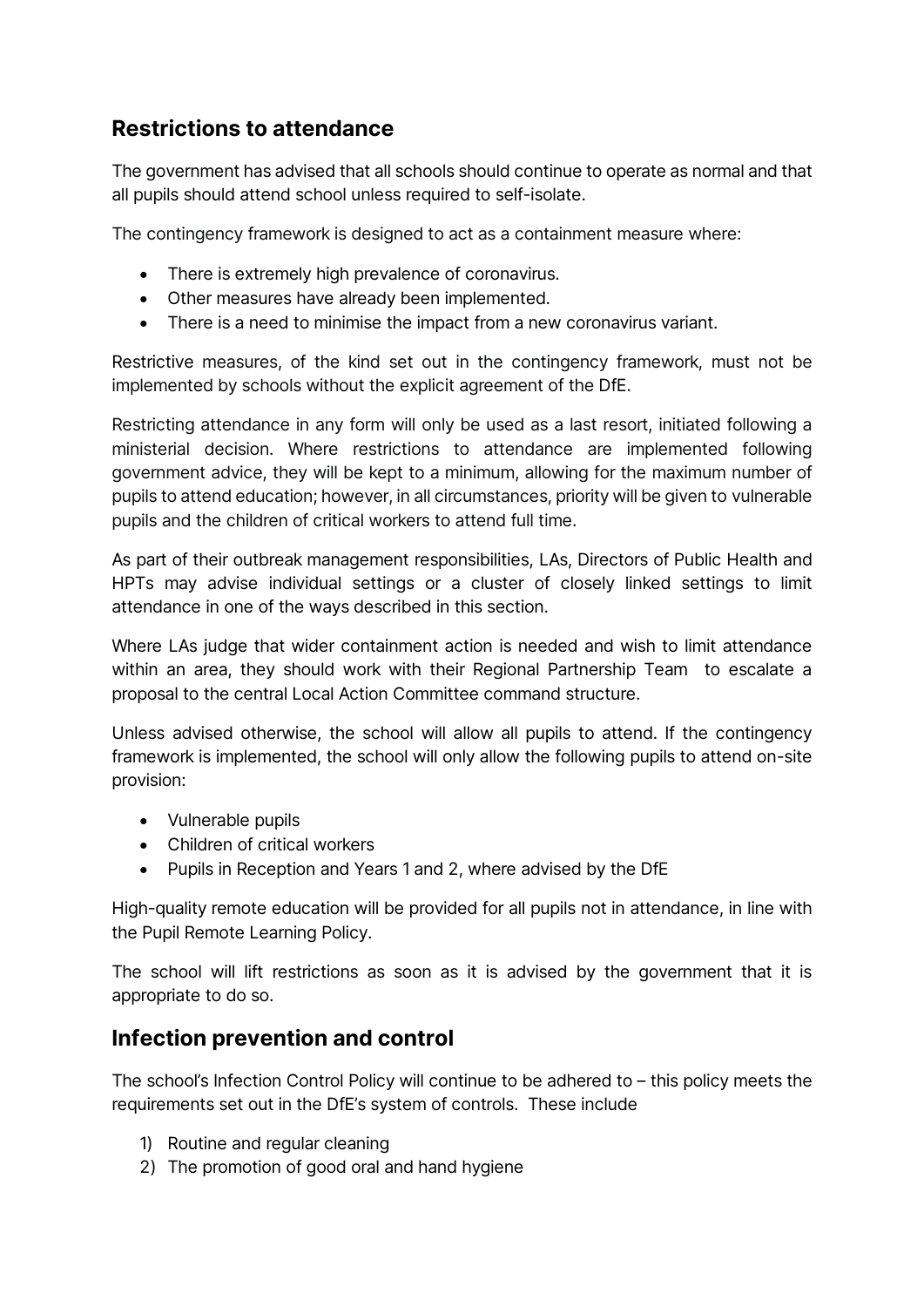- 3) Optimum ventilation in all occupied spaces. Windows opened to air rooms when vacant. Once allocated, the considered use of CO2 monitors to assess air quality
- 4) The option for visitors to wear masks on our premises though this is not required under Step 4.
- 5) The promotion of respect for space and maximising distance when meeting others
- 6) The minimising of physical visitors onto the premises and the continued use of online meetings as necessary

Any member of the school community who displays symptoms of coronavirus will be required to self-isolate and encouraged to get a confirmatory polymerase chain reaction (PCR) test. Tests can be booked online or ordered by telephone via NHS 119. Critical workers, including school staff, have priority access to testing.

All schools are currently being provided with rapid-result lateral flow device (LFD) testing kits, which include PPE, to identify asymptomatic cases of coronavirus.

If a variant of coronavirus classed as a variant of concern (VoC) is identified within the school's geographical area, the school will partake in targeted testing by the Department of Health and Social Care (DHSC) to help suppress and control any possible new cases. The school will also adhere to advice from Directors of Public Health in relation to the temporary reintroduction of face coverings.

If a pupil develops symptoms of coronavirus while on site, they will be taken to a designated isolation area while they wait to be collected. If required, the pupil will be supervised while they await collection. If the supervising member of staff is unable to maintain social distancing, e.g. due to the pupil's age or needs, they will wear PPE. After the pupil has left the premises, any areas they were in will be cleaned. The pupil's parents will be encouraged to get their child tested as soon as possible. The pupil will be required to self-isolate for at least 10 days – remote education will be arranged for them immediately.

If a staff member develops symptoms while on site, they will be directed to go home immediately to self-isolate and to get a test. Cover arrangements will be put in place.

<span id="page-5-0"></span>Any staff members or pupils who have been in close contact with a symptomatic individual at school will not need to self-isolate unless they develop symptoms themselves. Fully vaccinated adults, and pupils under the age of 18, who have been identified as close contacts of a positive case via the NHS Test and Trace service, will not need to self-isolate unless advised by a healthcare professional. Individuals also do not need to self-isolate if:

- They live in the same household as someone who has tested positive for coronavirus, unless they develop symptoms themselves.
- They have taken part in or are currently part of an approved COVID-19 vaccine trial.
- They are not able to get vaccinated for medical reasons.

Adults who receive their second dose of the vaccine close to 16 August will need to continue to follow the same rules as unvaccinated adults until two weeks after their second dose. Unvaccinated adults and adults who have only had one dose of the vaccine will need to continue to follow the rules on self-isolation if they have been identified as a close contact of a positive case.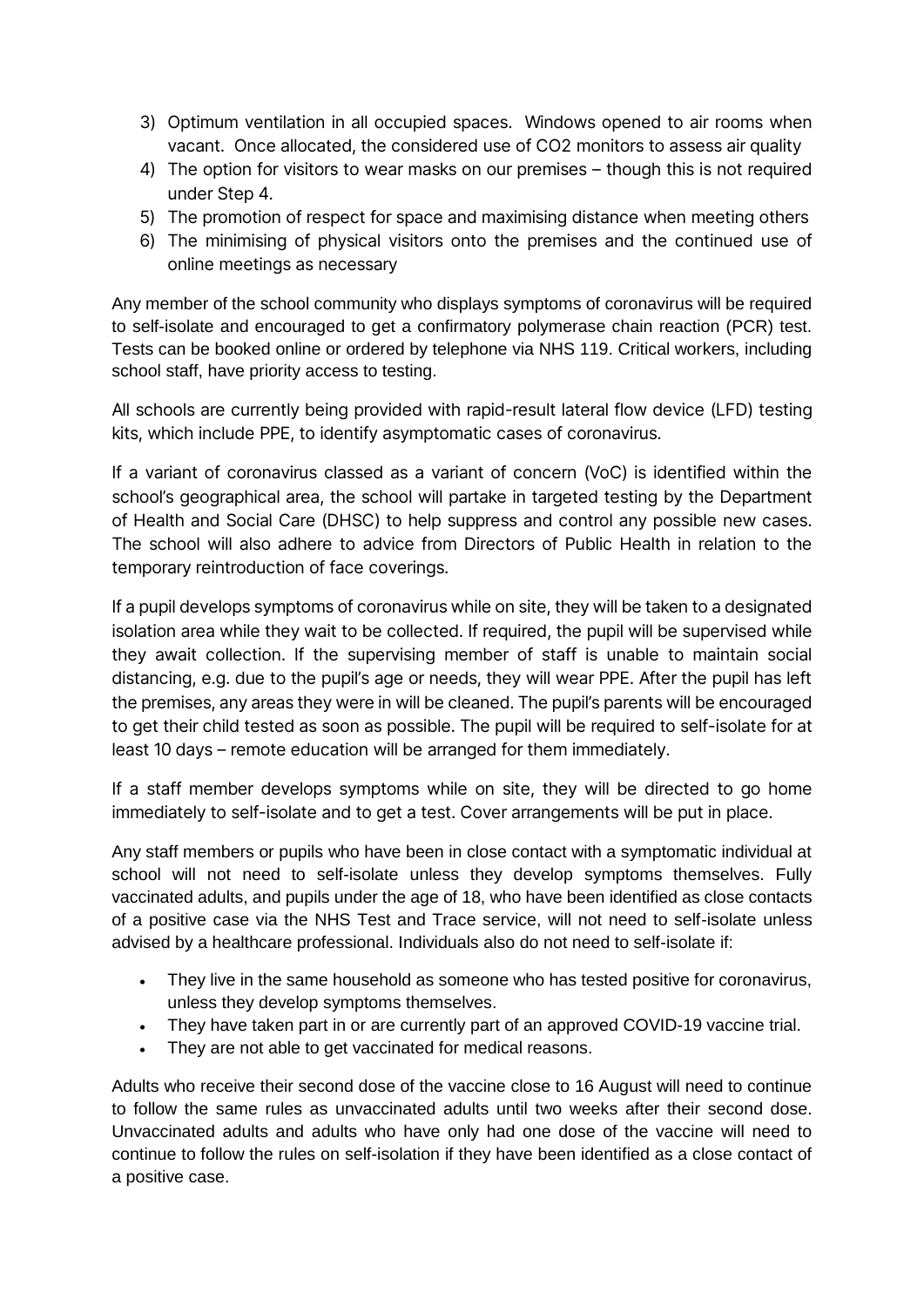If a pupil or staff member is admitted to hospital with coronavirus, the school will contact the DfE helpline on 0800 046 8687 and select option 1. The school may be offered public health support in managing risk assessments and communicating with staff and parents.

It is important to think about taking extra actions if the number of positive coronavirus cases in the school substantially increases, as this could indicate that coronavirus transmission is happening in school.

The following thresholds will be used as an indication of when to seek public health advice, whichever is reached first:

- Five children, pupils, students or staff who are likely to have mixed closely, test positive for coronavirus within a 10-day period
- 10 percent of children, pupils, students or staff who are likely to have mixed closely test positive for coronavirus within a 10-day period

When a threshold is reached, the school will review and reinforce the testing, hygiene and ventilation measures already in place. The school will also consider:

- Whether any activities can take place outdoors, e.g. exercise, assemblies, or classes.
- Ways to improve ventilation indoors that will not significantly impact thermal comfort.
- One-off enhanced cleaning, focussing on touch points and any shared equipment.

A director of public health may provide the school with advice that reflects the local situation. In areas where rates of positive cases are high, this could mean that the thresholds for extra actions are higher than the threshold set out above.

The school will seek additional public health advice if there is concern regarding transmission in the school, either by phoning the DfE helpline on 0800 046 8687 or in line with other local arrangements. The school will also refer to the government's [contingency framework](https://www.gov.uk/government/publications/coronavirus-covid-19-local-restrictions-in-education-and-childcare-settings) for further information.

The individual's close contacts at school – where they do not fulfil the criteria outlined in this section of the contingency plan – will be contacted by the NHS Test and Trace, and advised to take a PCR test. If more individuals test positive, the school will follow advice from the local HPT, which may include requiring more people to self-isolate. Staff who do not need to isolate and young people under the age of 18 years and six months who have been identified as a close contact should continue to attend school as normal.

As the result of an outbreak during step 4 of the coronavirus recovery roadmap, a temporary requirement could be implemented for staff to resume wearing face coverings in areas other than crowded spaces where they are likely to come into contact with others they would not normally meet. This may include face coverings being reintroduced in communal areas and classrooms for members of staff. The school may also be required to reintroduce the use of bubbles in order to resume social distancing and limit the transmission of coronavirus. The school will adhere to any conditions set out by the local HPT.

## **Transport**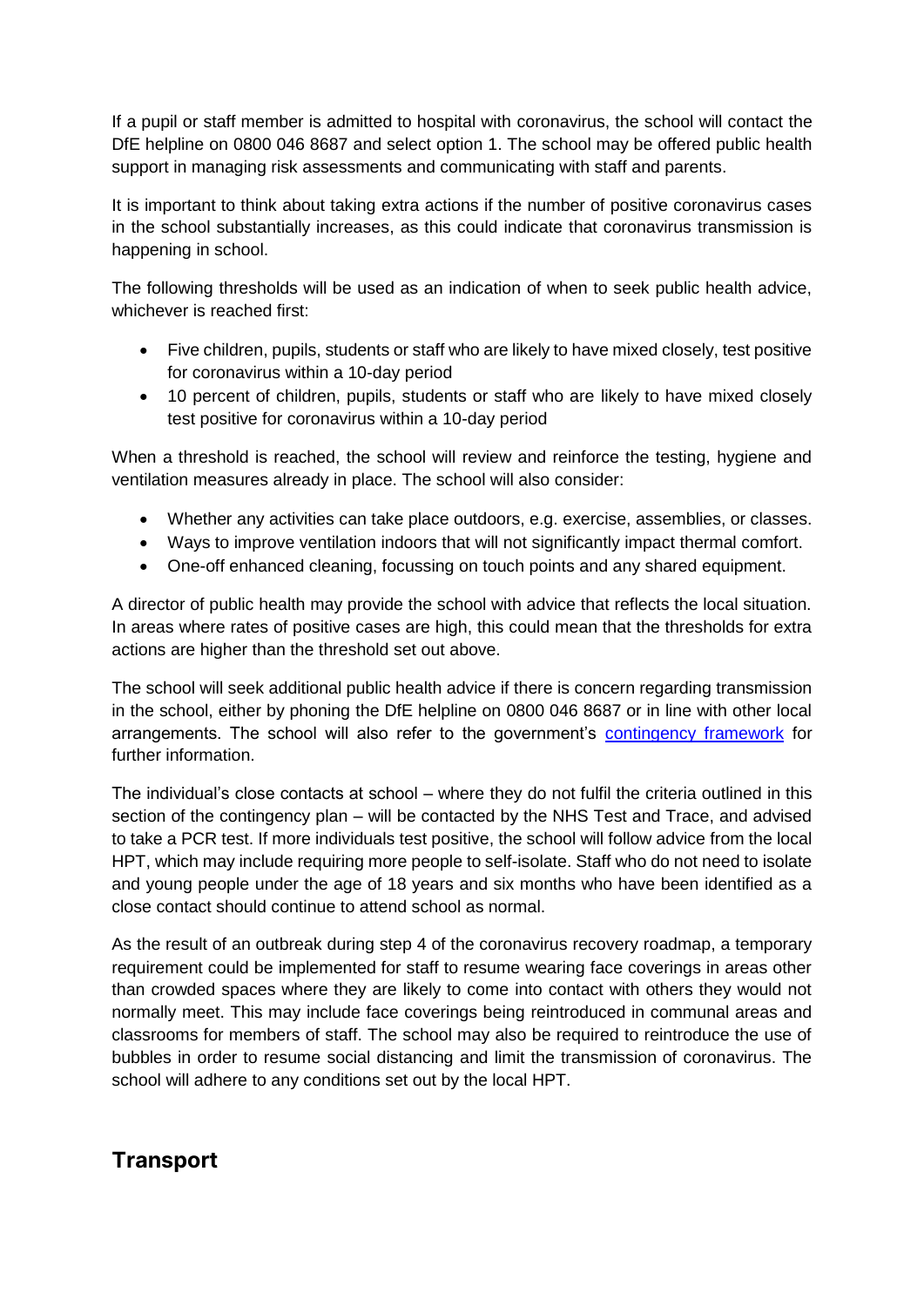Pupils and staff attending school will be encouraged to walk or cycle wherever possible and to avoid public transport. If pupils and staff need to use public transport, they will be reminded that those over the age of 11 are required to wear a face covering while travelling.

## <span id="page-7-0"></span>**Teaching and learning**

If restrictions to on-site education are required, the school will offer immediate access to high-quality remote education for all pupils who are required to remain at home. All remote learning will be delivered in line with the school's Pupil Remote Learning Policy.

Teachers will ensure lessons are suitable to the class group's age and ability, inclusive for all pupils, and will be adapted, where necessary, to account for the needs of disadvantaged pupils and pupils with SEND.

When teaching pupils who are working remotely, teachers will:

- Set assignments so that pupils have meaningful and ambitious work each day.
- Deliver a planned, coherent and well-sequenced curriculum which allows skills to be built incrementally.
- Provide frequent, clear explanations of new content through high-quality curriculum resources, including through educational videos.
- Assess progress by using questions and other suitable tasks and use assessment to ensure teaching is responsive to pupils' needs and addresses any critical gaps in pupils' knowledge.
- Adjust the pace or difficulty of what is being taught in response to questions or assessments, including, where necessary, revising material or simplifying explanations to ensure pupils' understanding.
- Provide opportunities for interactivity, e.g. questioning and reflective discussion.
- Provide scaffolded practice and opportunities to apply new knowledge.
- Enable pupils to receive timely and frequent feedback on how to progress, using digitally-facilitated or whole-class feedback where appropriate.
- Plan a programme that is of equivalent length to the core teaching pupils would receive in school, ideally including daily contact with teachers.

In exceptional circumstances, the school may reduce its curriculum offering to enable pupils to cope with the workload – the headteacher will assess this need, keeping pupils' best interests in mind, and will not take the decision lightly.

Teachers will continue to make use of formative assessments throughout the academic year, e.g. quizzes.

The school will utilise the support available through the DfE's '[Get help with technology](https://www.gov.uk/guidance/get-help-with-technology-for-remote-education-during-coronavirus-covid-19)  [during coronavirus \(COVID-19\)](https://www.gov.uk/guidance/get-help-with-technology-for-remote-education-during-coronavirus-covid-19)' scheme. Under the scheme, the school can order laptops, tablets and 4G wireless routers to support the following groups of pupils if they do not have access to a digital device or the internet through other means:

• Pupils in Years 3 to 13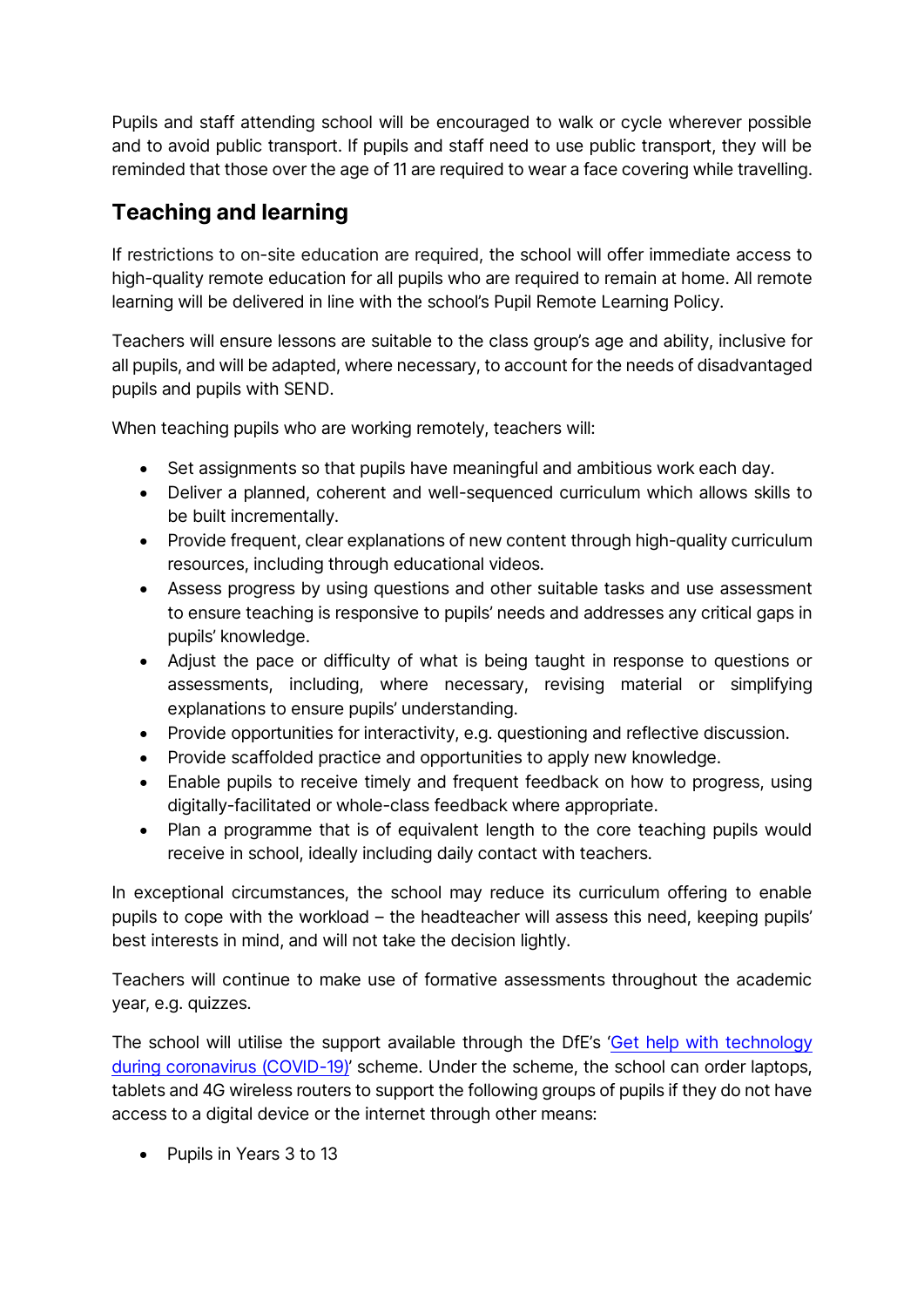- Clinically extremely vulnerable pupils across all year groups who are not attending school in line with government and/or clinical advice
- Pupils in all year groups whilst attending school on a hospital site
- Pupils in any year group who have been advised to shield because they, or somebody they live with, are clinically extremely vulnerable

Before distributing devices, the school will ensure:

- The devices are set up to access remote education.
- Appropriate safeguarding controls and support are in place to help pupils and their families use the devices safely.
- Arrangements follow the procedures outlined in the school's **Loaning School Equipment Policy.**

Once devices are ready for collection, the school will either arrange for them to be collected by families from school or delivered to pupils' homes, ensuring infection control measures are adhered to as part of this process.

#### **Please see our remote learning policy and guidelines for more information**

## <span id="page-8-0"></span>**Returning to school**

The heads of school will work with the LA to ensure pupils only return to school when it is safe for them to do so. Prior to the return of more pupils and staff, all relevant risk assessments will be reviewed.

Where advised to do so by a Director of Public Health and/or the local HPT, the school may encourage staff to undertake LFD tests at home prior to their return to school and/or for a period of time following their return. The school will continue to recognise that testing is voluntary.

The headteacher will inform staff, pupils and parents, prior to the return to school, whether any further restrictions, such as the use of bubbles and face coverings, have been resumed.

After a period of self-isolation, or the relaxation of restrictions, the heads of school will inform parents when their child will return to school.

They will listen to all concerns that parents may have about their child returning to school and will advise them of the measures in place to ensure the safety of their child.

## <span id="page-8-1"></span>**Safeguarding**

Ensuring safeguarding arrangements remain effective during periods of restricted attendance is a key priority. Our Child Protection and Safeguarding Policy has been updated to include provisions for keeping pupils safe during the coronavirus pandemic, both at home and in school – we will continue to follow these procedures for pupils who remain at home, where appropriate, until all pupils are able to return to school.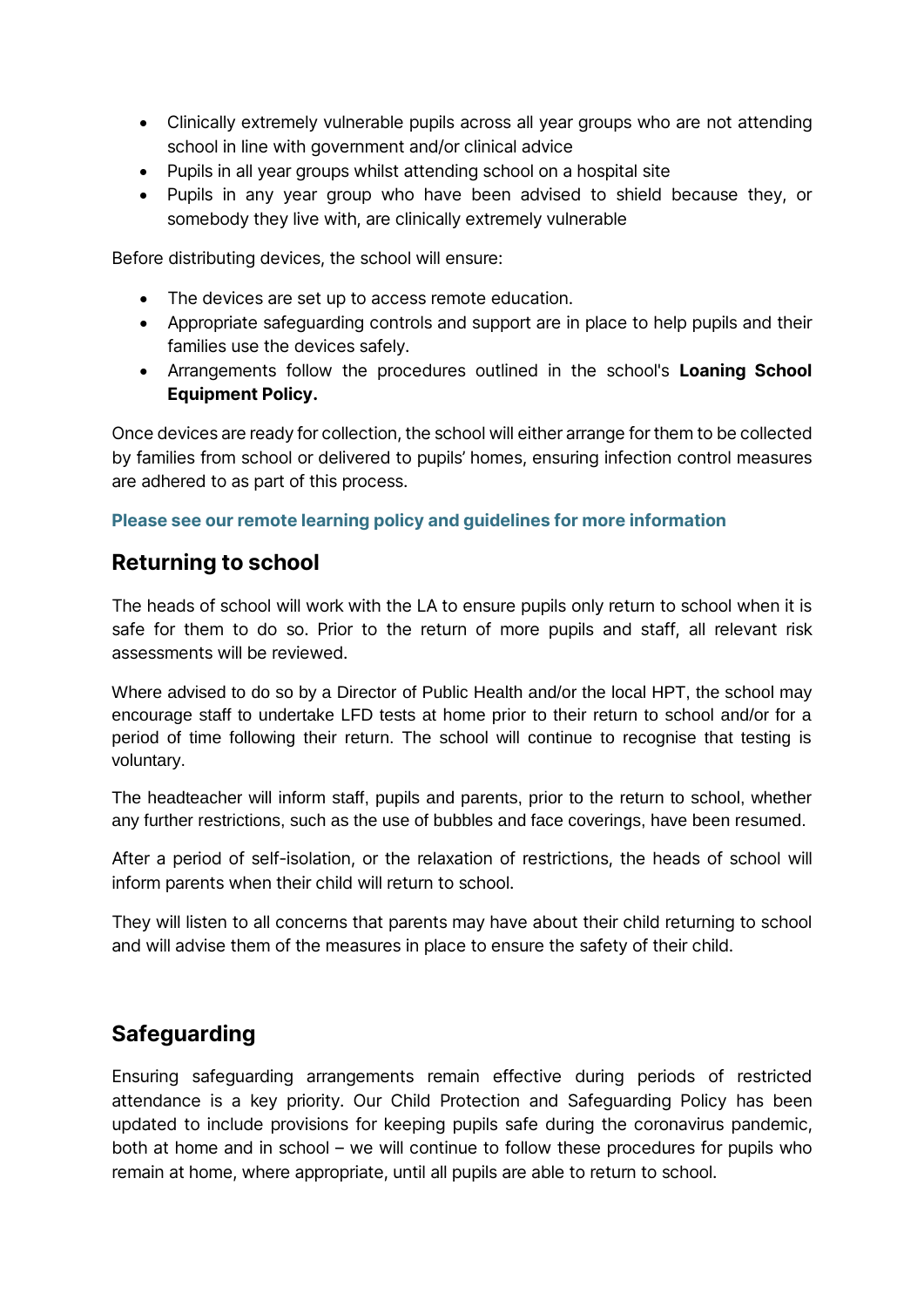We will continue to ensure that:

- The best interests of pupils always come first.
- If anyone in the school has a safeguarding concern about a pupil, they act immediately.
- A DSL or deputy DSL is always available.
- Unsuitable individuals are not permitted to work with pupils or come into contact with pupils whilst on site.
- <span id="page-9-0"></span>• Pupils who remain at home are protected when they are online.

A trained DSL or deputy will remain on-site where possible. Where this is not possible, e.g. they are required to self-isolate, the school will ensure that the DSL or deputy, or a DSL or deputy from another school, are available to contact at all times. In addition, the headteacher will take responsibility for coordinating safeguarding on-site during this time.

## **Wraparound care**

The school's wraparound care (both indoor and outdoor provision) will be provided to all pupils; however, where restrictions are required, wraparound care may not be able to be provided.

## <span id="page-9-1"></span>**Food provision**

We will provide meal options for all pupils who are attending school.

We will provide FSM or food parcels to eligible pupils who are not attending school, where they:

- Are self-isolating.
- Have had symptoms or have tested positive.
- Are a close contact of someone who has coronavirus.
- Are not attending due to the implementation of local restrictions advised by the government.

The school catering team will work with our food providers to prepare meals or food parcels, for collection or delivery, to eligible children during their time at home.

## <span id="page-9-2"></span>**Communication**

The school will communicate its plan for addressing any imposed restrictions with parents, including in relation to:

- Opening arrangements.
- Access for specific targeted groups where applicable, such as certain year groups, vulnerable pupils and children of critical workers.
- Any reviews of the school's protective measures as part of our risk assessments.
- The arrangements for remote working.